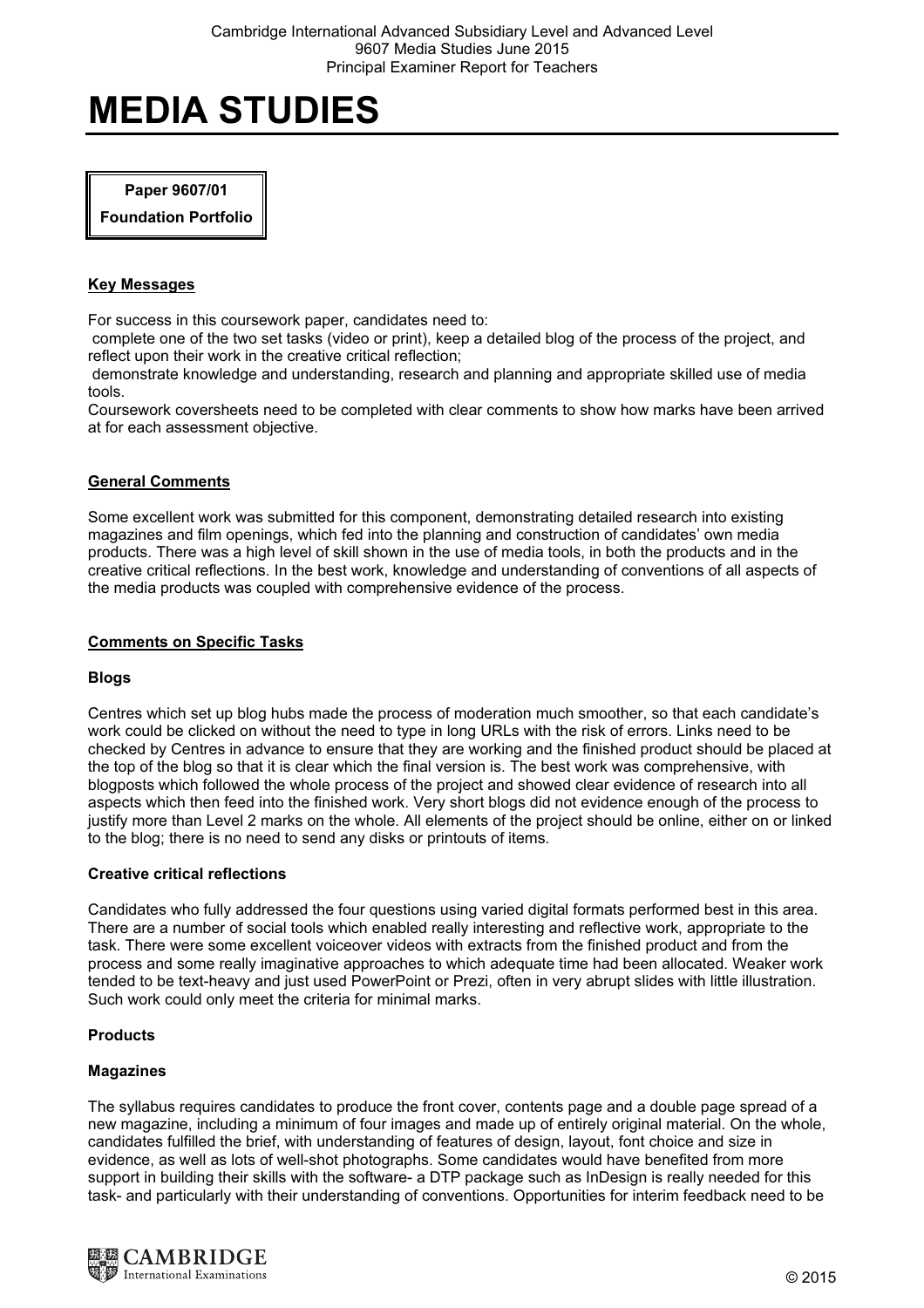#### Cambridge International Advanced Subsidiary Level and Advanced Level 9607 Media Studies June 2015 Principal Examiner Report for Teachers

built in to the task so that candidates can benefit from the critical eye of peers and teachers, particularly in relation to how far they have carried through their research into their own products.

# Film Openings

This task involves the production of the first two minutes of an imaginary feature film, including the titles, adhering to commercial cinema conventions. This worked best when candidates had researched film openings relevant to their own genre choice and had developed a systematic understanding of the institutional conventions of opening titles. The best work showed that Candidates had considered carefully what purpose an opening must serve in establishing an enigma for the rest of the film to solve. In some less successful cases, candidates produced film openings which were effectively entire short films rather than the required 'opening', or which gave away too much of the story. A key feature of the task is how far the finished text is 'readable' as a film opening. Work which reached Level 4 and 5 showed a high level of skill with relevant techniques - camerawork, sound, use of mise-en-scene and editing.

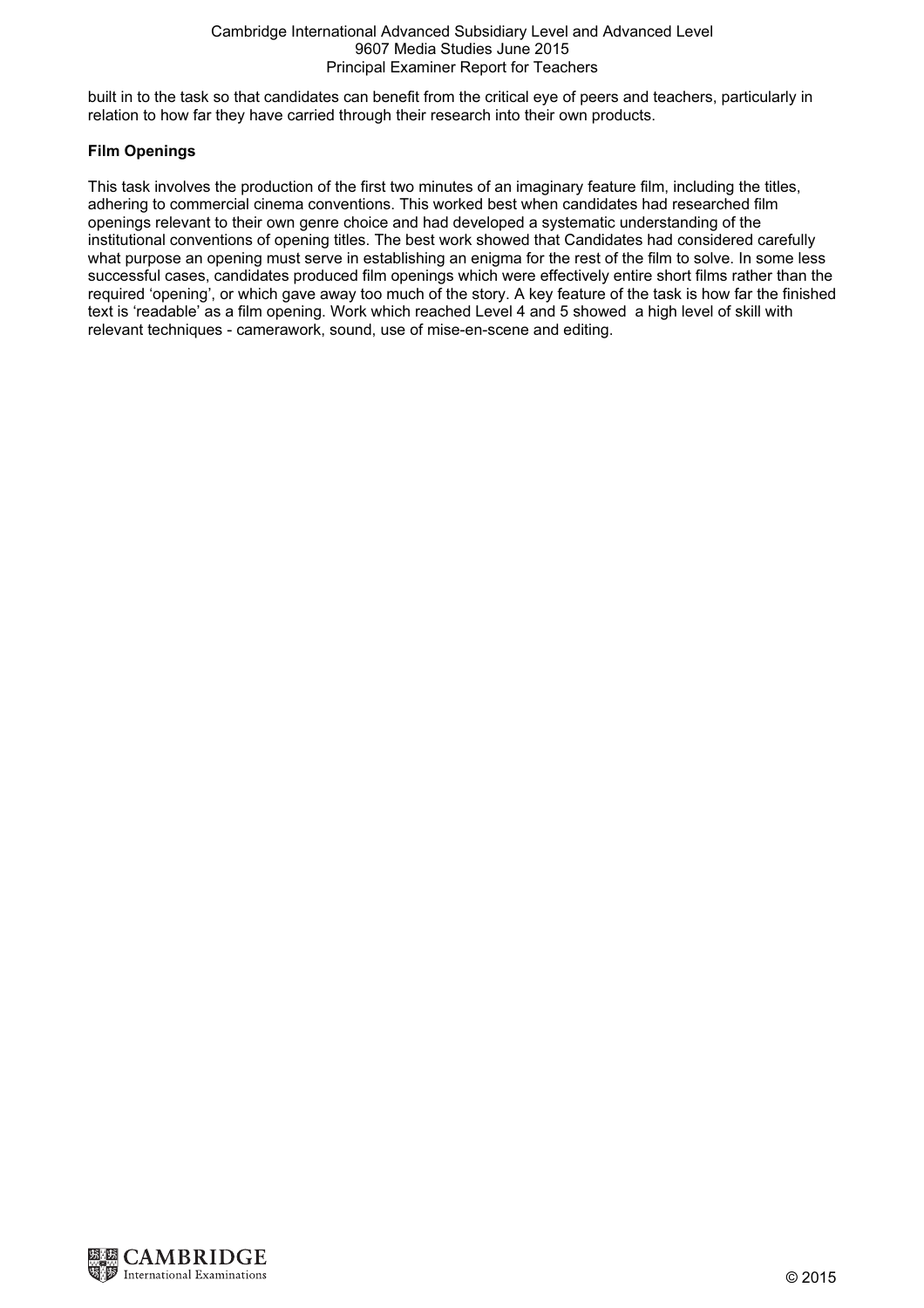#### Paper 9607/02

Key Media Concepts

# Key Messages

Successful answers analyse the extract from TV drama in terms of how it constructs meaning through camerawork, editing, mise-en-scene and sound.

Candidates do well when they are able to adapt their learning about the media industry they have studied to one of two optional questions.

For the textual analysis question, an understanding of technical codes in moving image media is essential for candidates to be able to attempt the question.

# General Comments

Many candidates showed evidence of thorough preparation, writing at length and supporting points with appropriate examples.

# Comments on Specific Questions

#### Section A

# Question 1

There were many good responses on how meaning was set up through camerawork and mise-en-scene in particular. Candidates were less confident on the use of sound and editing. Stronger answers tended to deal with each technical area in turn, whilst weaker answers tended to work through the sequence chronologically, listing features rather than analysing their effect. Some terminology, such as that to do with the camera, was handled confidently, but many candidates answered less well on editing, referring to 'jump cuts' when they meant a cut to a new location. Candidates who concentrated on analysing a single area of representation, such as gender or age, found it difficult to make an argument in their responses. Those who looked at 'meaning' in its broadest sense tended to be more successful.

# Section B

# Question 2

The question on marketing was by far the more popular of the two. Most candidates answered on the film industry, with The Dark Knight Rises, Frozen and The Kings Speech being the most popular case studies. Stronger responses tended to recognise the importance of multi-platform approaches to marketing, enabling producers to reach their target audiences. The best had individual case studies with an independent approach which allowed them to adapt to the question set. Some showed encyclopaedic knowledge of the topic. Weaker responses tended to be limited to factual recall without reference to the question set.

There were some good responses on music, print, radio and videogames, but there were also a number of answers which appeared to be completely unprepared, with candidates apparently picking topics at random and attempting to answer from everyday knowledge rather than showing any evidence of having studied the topic.

# Question 3

The question on ownership was attempted by a minority of candidates. The strongest had clear case studies from their chosen industry which they were able to mobilise to address the question. The weakest showed no evidence of having studied the topic at all.

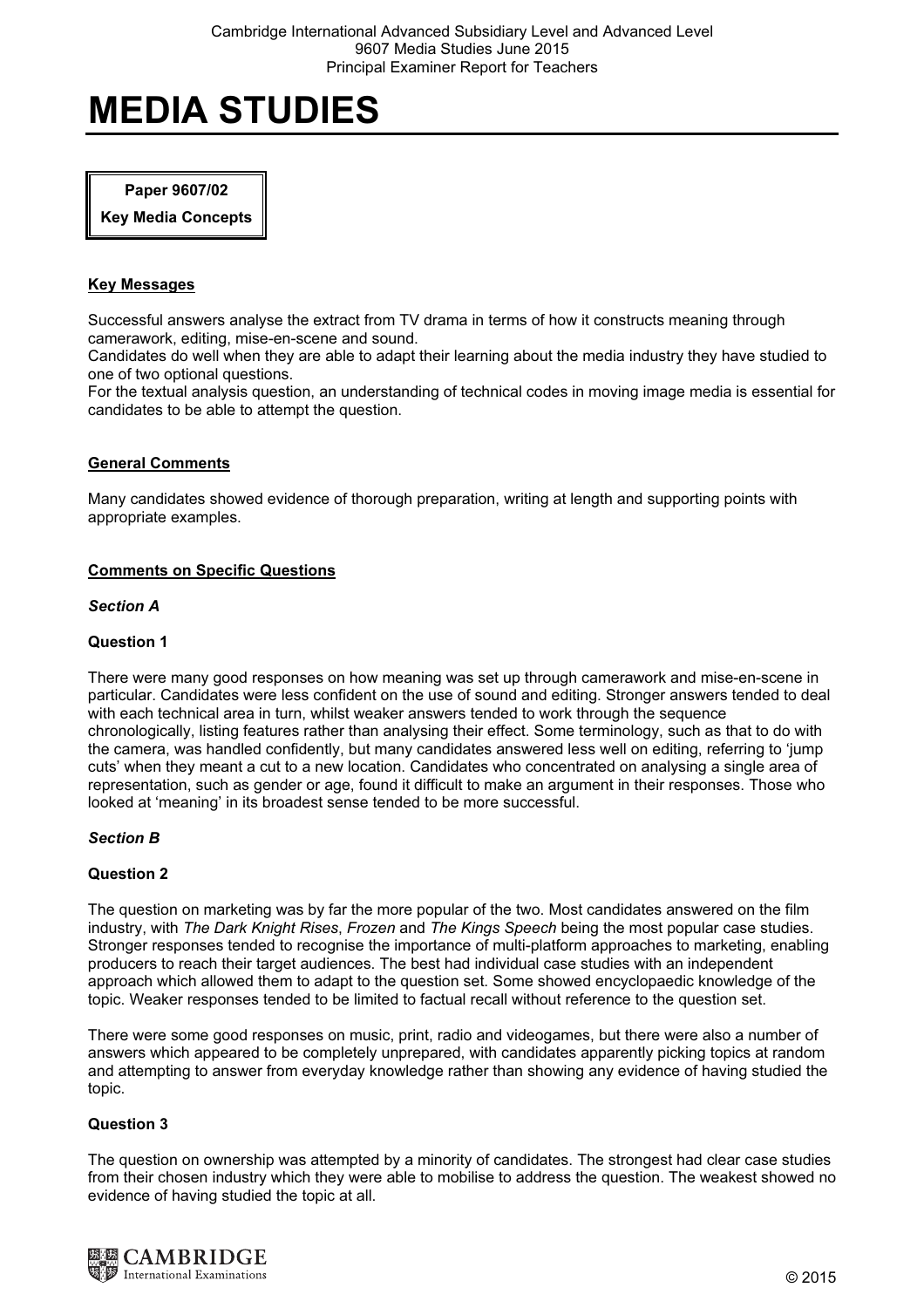# Paper 9607/03

Advanced Portfolio

# Key Messages

For success in this coursework paper, candidates need to:

 complete one of the four optional tasks, keep a detailed blog of the process of the project, and reflect upon their work in the creative critical reflection

 demonstrate knowledge and understanding, research and planning and appropriate skilled use of media tools.

Coursework coversheets need to be completed with clear comments for each candidate to show how marks have been arrived at for each assessment objective.

This component needs to be seen as completely separate from the AS level coursework. Tasks may not be double entered from the Foundation Portfolio or 'continued' as part of the Advanced Portfolio, but must be completely new tasks. Likewise, a new blog should be set up for each candidate at A2.

# General Comments

Some excellent work was submitted for this component, demonstrating detailed research into existing products, which fed into the planning and construction of candidates' own media products. There was some high level of skill shown in the use of media tools, in both the products and in the creative critical reflections. In the best work, knowledge and understanding of conventions of all aspects of the media products was coupled with comprehensive evidence of the process. In some cases, candidates did not complete all three elements of the set brief; it is important that both major and minor tasks are completed.

# Comments on Specific Tasks

#### Blogs

Centres which set up blog hubs made the process of moderation much smoother, so that each candidate's work could be clicked on without the need to type in long URLs with the risk of errors. Links need to be checked by Centres in advance to ensure that they are working and the finished products should be placed at the top of the blog so that it is clear which are the final versions. Both major and minor task final versions should be prominent and easily accessible. The best work was comprehensive, with blogposts which followed the whole process of the project and showed clear evidence of research into all aspects which then feed into the finished work. Very short blogs did not evidence enough of the process to justify more than Level 2 marks on the whole. All elements of the project should be online, either on or linked to the blog; there is no need to send any disks or printouts of items.

#### Creative critical reflections

Candidates who fully addressed the four questions using varied digital formats performed best in this area. There are a number of social tools which enabled really interesting and reflective work, appropriate to the task. There were some excellent voiceover videos with extracts from the finished product and from the process and some really imaginative approaches to which adequate time had been allocated. Weaker work tended to be text-heavy and just used PowerPoint or Prezi, often in very abrupt slides with little illustration. Such work could only meet the criteria for minimal marks.

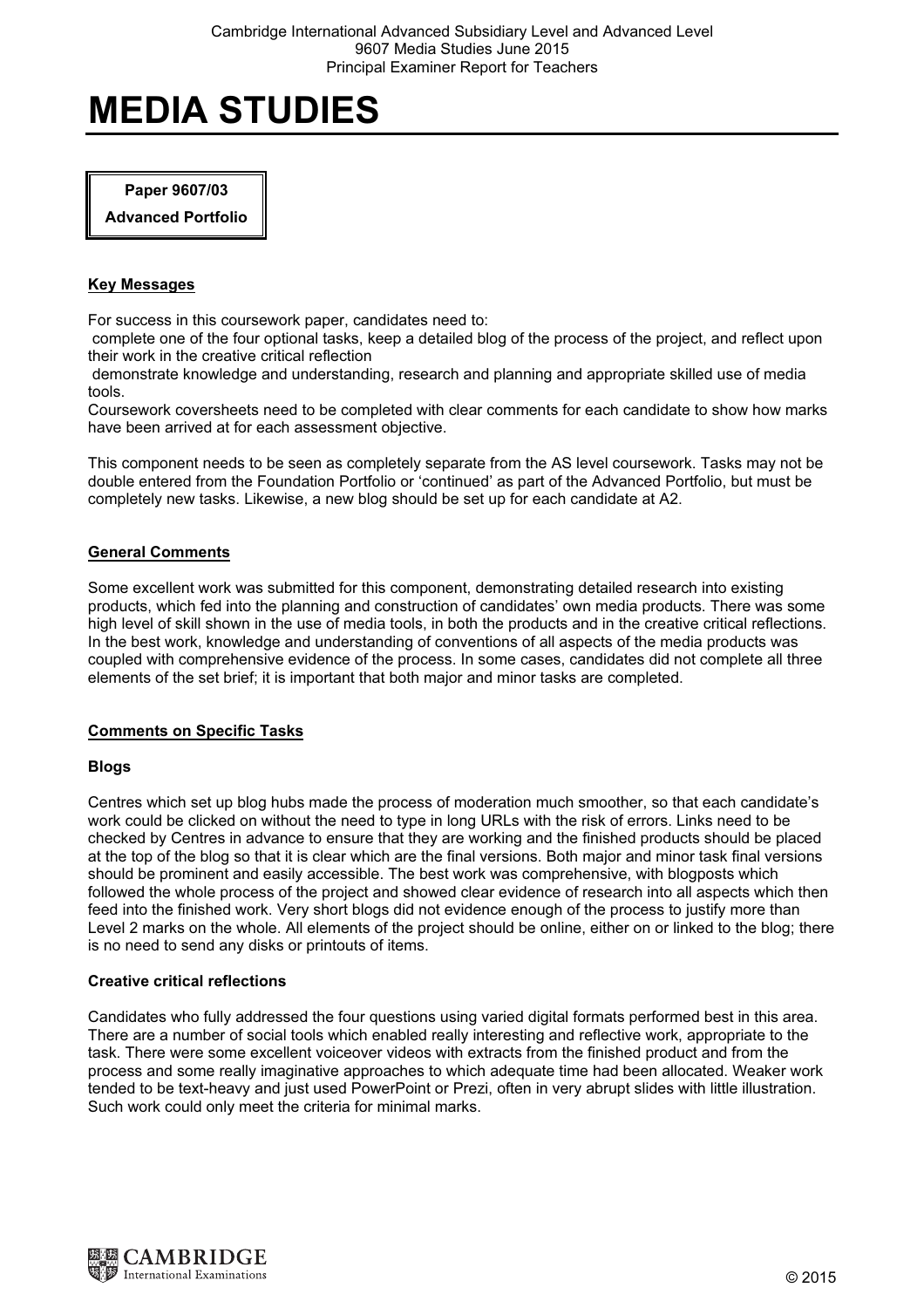#### Set Briefs

# Music Promotion Package

This was the most popular task and was often done very well. Candidates who demonstrated an understanding of the codes and conventions of music video through detailed research into relevant examples were able to translate this into their own work. The best music videos showed good pace and the ability to lipsynch and edit to the rhythm. Digipacks were generally formatted appropriately, with the best being evidently the result of development over a period of time, rather than an afterthought. Websites for artists often used templates such as Wix to good effect.

# Film Promotion Package

The best examples of work here featured pacey trailers which showed a clear grasp of the conventions of the form. Posters and a website which captured the sense of branding were most effective. This task requires candidates to develop a real sense of what the whole film would be like in a simulation of the film industry's marketing practice, so needs to be based upon quite a lot of research into existing examples. The best work showed this and also showed strong skills with photography, editing and image manipulation programs.

# Documentary Package

There were a few examples submitted for this option, the best of which showed a strong engagement with the subject matter coupled with excellent research into the form and the demonstration of strong skills in the making of the texts. Once again, minor tasks were best when they had been done in parallel with the major task.

# Short Film Package

This was almost as popular a task as the music promotion package. At their best, some of the short films came close to professional standard, with excellent use of actors, locations and narrative. Weaker examples tended to lack structure and showed limited skills with camera and editing. The postcard task needed to draw upon research into similar examples; websites at their best were done well with a clear sense of audience.

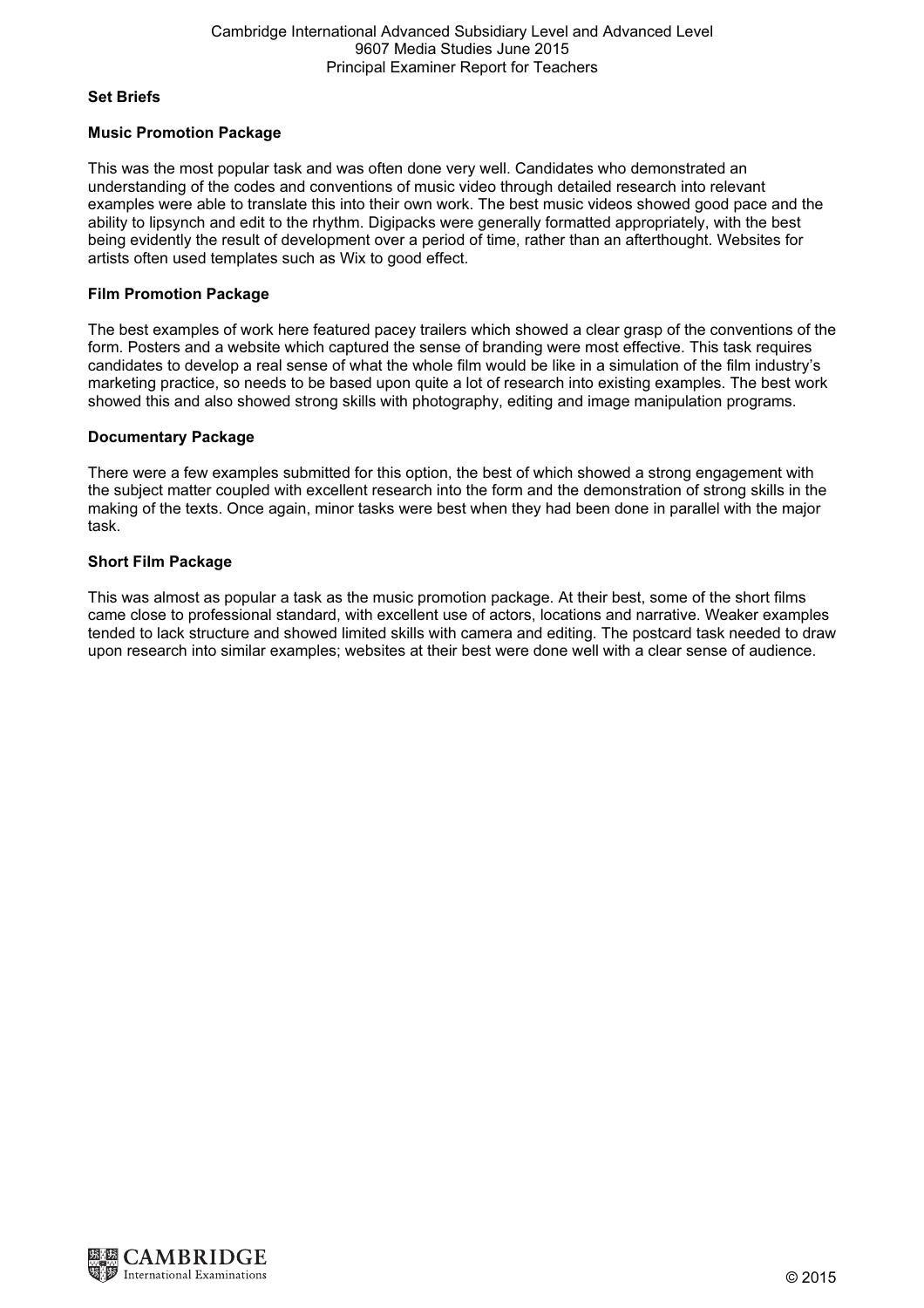#### Paper 9607/04

Critical Perspectives

#### Key Messages

Success in this paper requires: considered reflection on the coursework undertaken and the skills developed, analysis of one piece of coursework using a theoretical framework, and an extended response on one contemporary media theme.

#### General Comments

The best answers showed evidence of high level analytical skill and the ability to consider different aspects of the task in limited time. At the bottom end, there were a number of candidates who did not seem to be aware of the content required or of the nature of the assessment, writing very brief responses which gained barely any credit.

# Comments on Specific Questions

#### Section A

# Question 1

- (a) Most candidates were able to identify some features of the conventions of real media and how these influenced their work. Some did not address both coursework units, but stuck to discussing just one of their projects, which limited the marks available to them. The best responses contained lots of detail and related it closely to the question set, ranging across their projects and reflecting upon the skills developed.
- (b) Where candidates had been taught the concept of representation, and had some relevant theory to use, this question was well answered. Where they had not addressed the concept or prepared for the exam, they quickly ran out of ideas. Strong responses made detailed reference to their own production and applied theory effectively.

#### Section B

#### Questions 2 and 3: Regulation

Amongst those who had studied regulation, these two questions each received a similar number of responses. Most examples came from the UK, though there was some good material on local contexts. Film and the press featured strongly, with some responses also looking at the Internet and videogames. In some cases, candidates appeared to have written a response without having studied the topic and these were very weak and opinionated. In the stronger answers, examples were mobilised effectively.

# Questions 4 and 5: Global media

There were surprisingly few answers on this topic, but those that attempted it often had very interesting and detailed case studies which looked at both notions of cultural imperialism and local resistance.